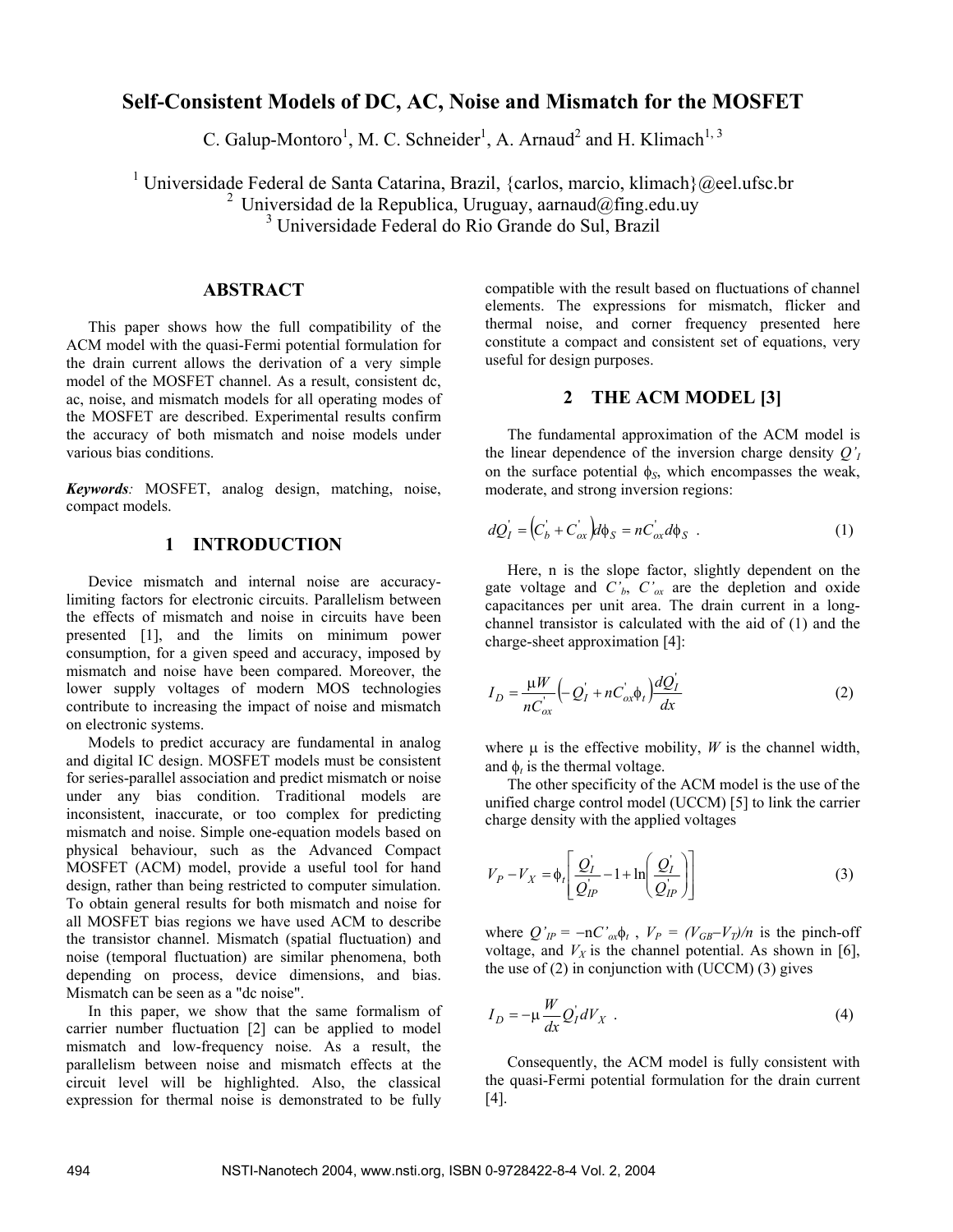### **3 CONSISTENT SMALL-SIGNAL MODEL FOR THE MOSFET CHANNEL**

The fluctuation of the drain current around its nominal value results from the sum of the contributions of local fluctuations along the channel, whatever their origin. To calculate the effect of local fluctuations on the drain current along the channel, we split the transistor into 3 series elements: an upper transistor, a lower transistor, and a small channel element of length ∆*x* and area ∆*A=W*∆*x* (Fig. 1(a)).

Small-signal analysis allows one to calculate the effect of the local current fluctuation (*i*<sup>∆</sup>*A*) on the drain current deviation (∆*Id*), as shown in Fig. 1(b). The current division between the channel element and the equivalent smallsignal resistance of the rest of the channel gives  $\Delta I_d$  =  $(\Delta x/L)i_{A}$ . This very simple result for the current division, proportional to a geometric ratio, is a consequence of the quasi-Fermi potential formulation for the drain current, i.e., the conductance of the channel element and the transconductances of the upper and lower transistors are proportional to the local charge density. Thus, the square of the total drain current fluctuation is

$$
(\Delta I_D)^2 = \sum_L (\Delta I_d)^2 = \lim_{\Delta x \to 0} \sum \left(\frac{\Delta x}{L} i_{\Delta A}\right)^2 = \frac{1}{L^2} \int_0^L \Delta x (i_{\Delta A})^2 dx
$$
 (5)

since local current fluctuations along the channel are uncorrelated.



**Fig. 1:** Splitting of a transistor into three series elements (a) transistor equivalent circuit (b) small-signal equivalent circuit.

## **4 NUMBER FLUCTUATION MISMATCH MODEL**

The relationship between local fluctuation of the inversion charge density and the local current fluctuation that follows from expression (4) is

$$
i_{\Delta A} = I_D \frac{\Delta Q_I}{Q_I} \tag{6}
$$

where  $\Delta Q'_I$  is the fluctuation of the inversion charge density in the channel element of area ∆*A*. For the sake of simplicity we consider fluctuation in the number of carriers only, but the analysis can also be extended to include mobility fluctuation for the computation of the local current fluctuation.

From UCCM, equation (3), one can readily derive the relation between local charge density and threshold voltage fluctuations

$$
\Delta Q'_I = C'_{ox} \frac{Q'_I}{Q'_I - nC'_{ox}\phi_t} \Delta V_T \quad . \tag{7}
$$

The variance  $\overline{\Delta V_T^2}$  of the local fluctuation of the threshold voltage  $\Delta V_T$  is calculated from the conventional expression [7]

$$
\overline{\Delta V_T^2} = \sigma_{VT}^2 = \frac{A_{VT}^2}{W\Delta x} \tag{8}
$$

Using (6), (7), and (8) we calculate  $(i_{\text{A}})^2$  and inserting this result into (5), we obtain an expression for  $\Delta I_D^2$ . With the aid of (2), the integration along the channel length in (5) changes into an integration on the channel charge density as

$$
\sigma_{I_D}^2 = \overline{\Delta I_D}^2 = \frac{\mu C_{ox} I_D A_{VT}^2}{nL^2} \int_{Q_{IS}}^{Q_{ID}} \frac{1}{n C_{OX} \phi_t - Q_I} dQ_I' \quad (9)
$$

Assuming, as in [7], Poisson statistics for the depletion charge fluctuation, then

$$
A_{VT}^2 = \frac{q^2}{C_{ox}^{'2}} (N.x_D) = \frac{q^2}{C_{ox}^{'2}} N_{oi}
$$
 (10)

where *N* is the average number of impurities per unit volume in the depletion region,  $x_D$  is the depletion depth, and  $N_{oi} = Nx_D$  is the effective number of impurities per unit area in the depletion layer.

Finally, using (10) and integrating (9) from source to drain results in

$$
\frac{\sigma_{I_D}^2}{I_D^2} = \frac{q^2 N_{oi} \mu}{L^2 n C_{ox}^{'} I_D} ln \left( \frac{n C_{ox}^{'} \phi_t - Q_{IS}^{'}}{n C_{ox}^{'} \phi_t - Q_{ID}^{'}} \right).
$$
(11)

The result in (11) is essentially the same as that derived for flicker noise in MOS transistors in [6]. This is because mismatch is a "dc noise" and the physical origin of both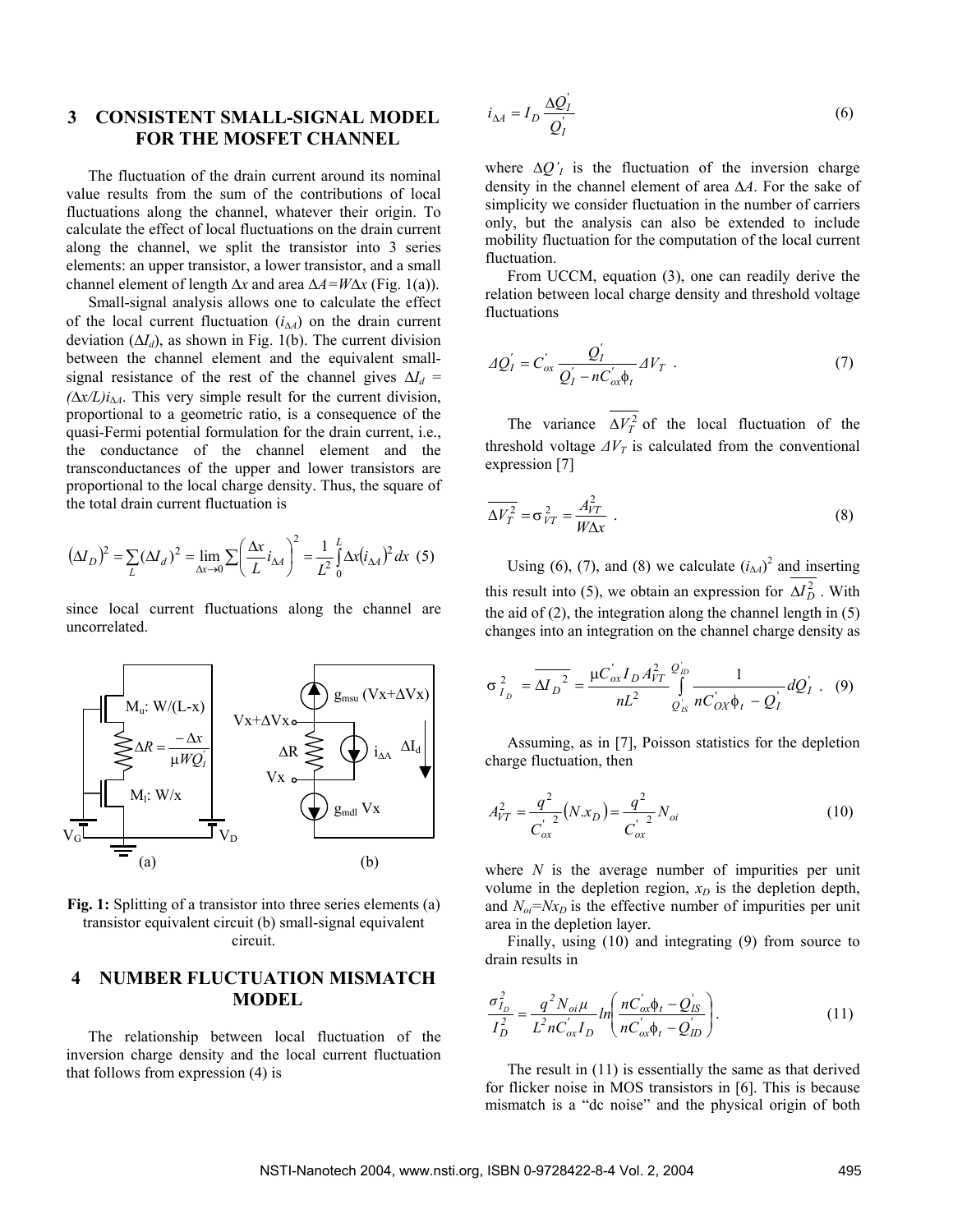mismatch and flicker noise is fluctuation of fixed charges and localized states along the channel, respectively.

# **5 MISMATCH MODEL IN TERMS OF INVERSION LEVELS**

A useful alternative expression for (11) is obtained if the charge densities at source and drain are expressed in terms of the normalized forward and reverse currents  $i_f$  and  $i_r$ . In the ACM model [3], the drain current is expressed as the difference between forward  $(I_F)$  and reverse  $(I_R)$ components

$$
I_D = I_F - I_R = I(V_G, V_S) - I(V_G, V_D) = I_S(i_f - i_r)
$$
 (12)

where  $I_S = \frac{1}{2} \mu C^{\prime}{}_{ox} n \phi_t^2 (W/L)$  is the specific current, which is proportional to the geometric ratio *W/L* of the transistor.  $V_G$ ,  $V_S$ , and  $V_D$  are the gate, source, and drain voltages, respectively.  $i_f$  and  $i_r$  are the normalized forward and reverse currents or inversion levels at source and drain, respectively. Using the relationship between inversion charge densities and currents [3], expression (11) can be rewritten as

$$
\frac{\sigma_{I_D}^2}{I_D^2} = \frac{N_{oi}}{W L N^{*2}} \frac{1}{i_f - i_r} \ln \left( \frac{1 + i_f}{1 + i_r} \right)
$$
(13)

where we define  $N^*$  as in [6, 10]

$$
N^* = \frac{-Q_{IP}'}{q} = \frac{nC_{ox}'\phi_t}{q} \tag{14}
$$

From weak to strong inversion in the linear region,  $i_f \approx i_r$ , and (13) reduces to

$$
\frac{\sigma_{I_D}^2}{I_D^2} = \frac{N_{oi}}{W L N^{*2}} \frac{1}{1 + i_f} \tag{15}
$$

In weak inversion,  $i_f \ll 1$ ; thus, the first order series expansion of (13) leads to

$$
\frac{\sigma_{I_D}^2}{I_D^2} = \frac{N_{oi}}{W L N^{*2}}
$$
 (16)

for either saturation or nonsaturation.

#### **6 MISMATCH MEASUREMENTS**

Current mismatch of 24 NMOS 30µm x 1.2µm transistors was measured on a test circuit in the ES2 1.2µm CMOS DLM process, using the circuit shown in figure 2. *MREF* was kept the same for all measurements while the

remaining 23 transistors were used as *Mi* for data acquisition.

Figure 3 presents the mismatch power normalized to the dc power  $(SD^2(I_D)/I_D^2)$  for drain-to-source voltage ranging from 20mV (linear region) to 1V (saturation), for different inversion levels. Simulated curves (dotted lines) have been determined from expression  $(13)$ , with  $i_r$  calculated through ACM long-channel model [3]. The average number of impurities per unit area  $(N_{oi})$  is estimated as  $6.1 \times 10^{12}$  cm<sup>-2</sup>; the resulting  $A_{VT}$  calculated from (10) is about 29mV-µm. Specific current  $(I<sub>S</sub>)$  for the devices under test is 1.2 $\mu$ A. It should be emphasized that drain current mismatch results from geometrical and technological fluctuations; however, for most cases, the dominant factor that affects current mismatch can be associated with  $V_T$  mismatch. A remarkable result shown in Fig. 3 is the increased mismatch in strong inversion  $(i \geq 1)$  as the MOSFET operating region moves from the linear region to saturation. This result is a consequence of the distributed  $V_T$  fluctuation along the channel. Indeed, for strong inversion and saturation, the part of the channel closer to the drain plays a less important role in charge fluctuation along the channel than the part of the channel closer to the source.



**Fig. 2:** Test circuit: *MREF* is the reference transistor while  $M_i$  is the transistor under test.  $I_B(V_B, V_D)$  is a current (voltage) source.

Figure 4 shows the measured and simulated dependence of current matching on inversion level for linear  $(V_{DS}=50$ mV) and saturation  $(V_{DS}=1$ V) regions. Transistors were used here in series association of 2 devices, for short channel effects reduction. In the bias range from 10µA to 100µA mismatch seems to increase for the linear region. This behavior is attributed to an effective reduction of the drain-to-source voltage due to voltage drops in contact and diffusion resistances.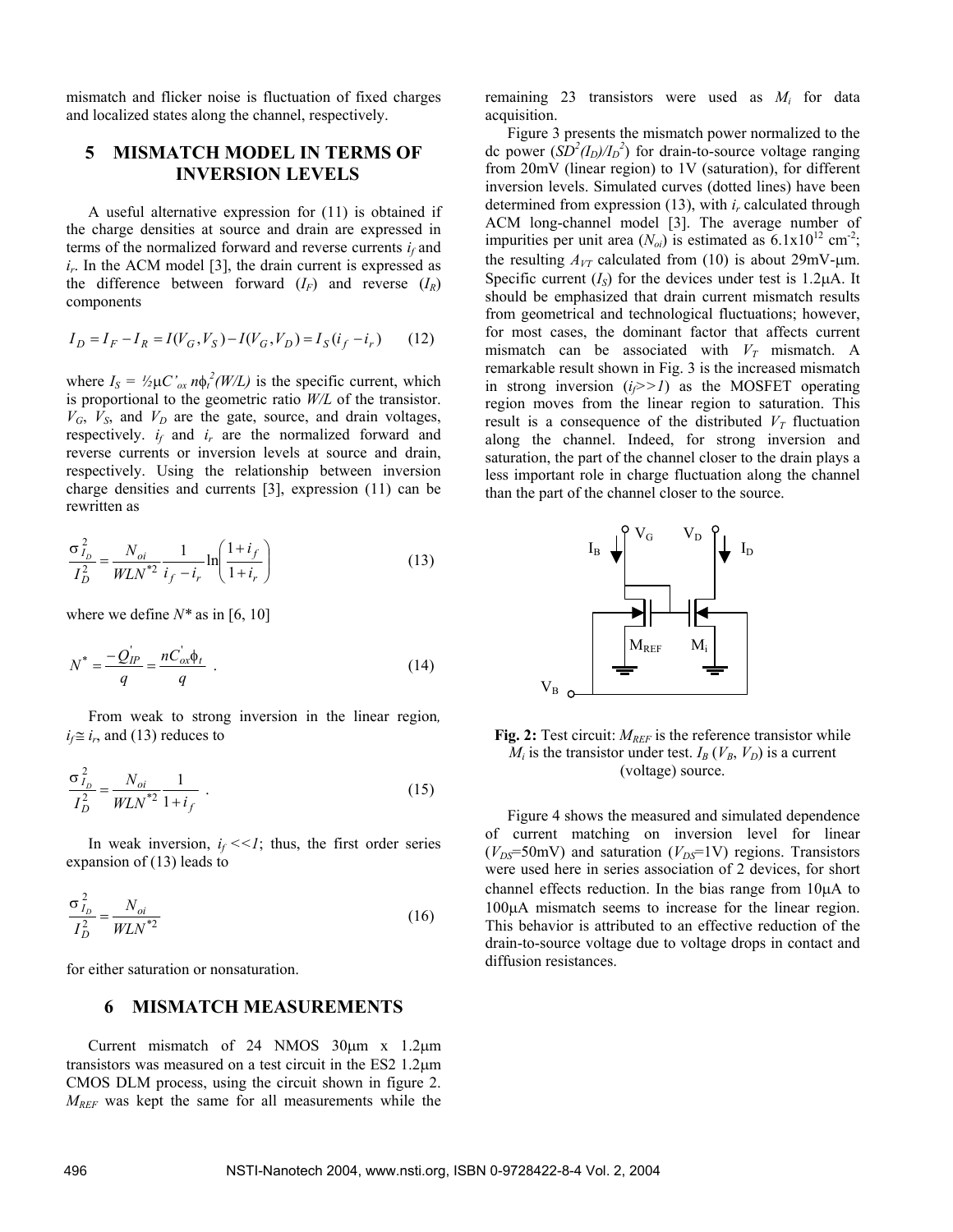

**Fig. 3:** Normalized current mismatch power. Bulk was kept at zero volts. (Measurements: —; simulation: ---.)



**Fig. 4:** Dependence of measured current matching on inversion level for linear ( $\Box$ -  $V_{DS}$ =50mV) and saturation (O- *V<sub>DS</sub>*=1V) regions. Bulk was kept at zero volts. Solid lines represent theoretical expression (13).

# **7 NUMBER FLUCTUATION FLICKER NOISE MODEL**

Flicker noise or simply *1/f* noise displays a power spectral density (PSD) of the form  $S(f)=K/f^{\beta}$ , with *K*,  $\beta$ constants, β≅*1* [2, 6]. The normalized PSD of the noise current  $S_{I_d}/I_D^2$  presents a plateau in weak inversion and decreases in strong inversion [6, 8].

Moderate and weak inversion are very important for modern low-voltage and low-power design; however, some of the available models of flicker noise do not give correct results in weak or moderate inversion. Spice models NLEV=0 or 1 [9] wrongly predict the dependences of the noise performance in terms of the bias point. In model NLEV=0,  $S_{I_d}/I_D^2$  tends toward infinity in weak

inversion. Spice NLEV=1 gives a constant  $S_{I_d}/I_D^2$  for all the operation regions. The BSIM3v3 noise model [10] shows the correct behavior for the  $S_{I_d}/I_D^2$  ratio from weak to strong inversion and is consistent for series and parallel association. However, the BSIM3v3 noise model interpolates flicker noise in moderate inversion [10] and it has the drawback of having 3 fitting parameters.

The physics-based compact model of [6]

$$
\frac{S_{I_d}}{I_D^2} = \frac{q^2 N_{ot} \mu}{L^2 n C_{OX} I_D} \cdot \frac{1}{f} \ln \left( \frac{n C_{OX} \phi_t - Q_{IS}'}{n C_{OX} \phi_t - Q_{ID}'} \right)
$$
(17)

is formally equivalent to the mismatch model (11). The parameter  $N_{ot}$  is the equivalent density of oxide traps defined [6] by

$$
N_{ot}[cm^{-2}] = \frac{k_B T N_t(E)}{\gamma}
$$
\n(18)

where  $N_t(E)$  [cm<sup>-3</sup>eV<sup>-1</sup>] is the density of oxide traps per unit volume and unit energy and *γ*[cm-1] is the attenuation coefficient of the electron wave function in the oxide [6]. For  $N_t(E) = 4 \times 10^{16} \text{cm}^{-3} \text{eV}^{-1}$ ,  $k_B T = 0.026 \text{eV}$  and  $1/\gamma = 1 \text{Å}$  $(10^{-8} \text{cm})$ ,  $N_{ot}$  is of the order of  $10^{7} \text{cm}^{-2}$  [6].

Some  $1/f$  noise measurements have been performed in MOS transistors covering all regions of operation. In all cases, the PSD closely follows a *1/f* dependence. This is consistent with the assumption of a uniform spatial distribution of the traps inside the oxide. Noise spectra were acquired from 0.3 to 30Hz, where the PSD of the flicker noise is considerably higher than the PSD of the thermal noise and the effect of the ac line is avoided. For the calculation of the theoretical model, the charge densities  $Q'_{IS(D)}$  were estimated with a circuit simulator using the ACM model [6]. The parameter  $N_{at}$  of the model in (17) is adjusted to best fit the measurements, with the result  $\overline{N}_{olN} = 2x10^7 cm^{-2}$ ,  $\overline{N}_{olP} = 3x10^7 cm^{-2}$ , for the NMOS and PMOS transistors, respectively. Fig. 5 contains simulation and measurements of normalized flicker noise PSD  $(S_{I_d}/I_D^2)$  for a saturated NMOS of a 0.8µ CMOS process, with an aspect ratio *W/L*=200µm/5µm that allows one to comfortably characterize noise in weak inversion. Note here the plateau in weak inversion, a result in close agreement with the theory.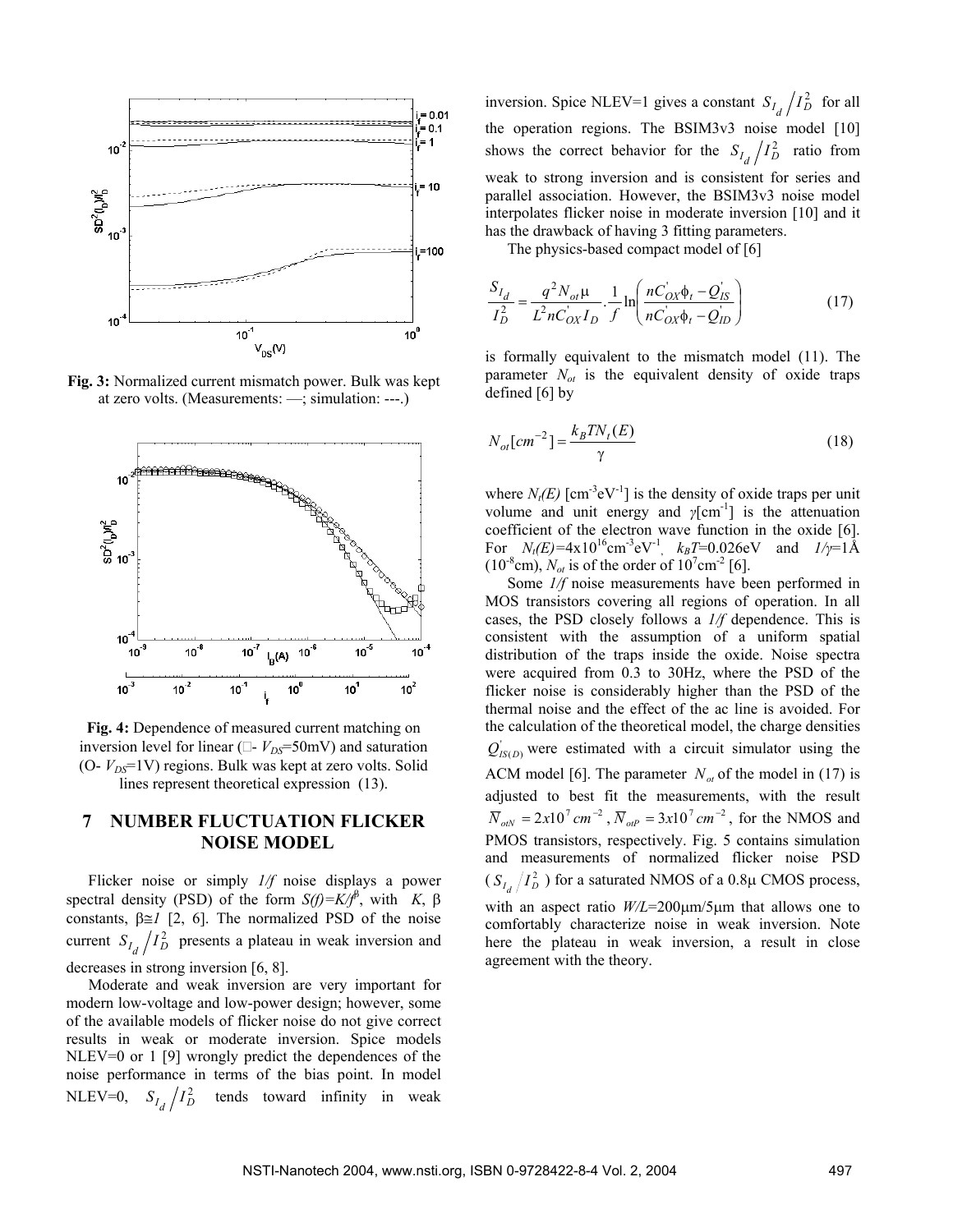

**Fig. 5:** Normalized flicker (thermal) PSD  $S_{I_d}/I_D^2$  at *f*=1Hz for a saturated NMOS transistor(*W/L*=200µm/5µm).

#### **8 THERMAL NOISE MODEL**

According to the classical theory [4], the power spectral density of the thermal noise current of the channel element *∆R=-∆x/µWQ´I* is

$$
\frac{(i_{\Delta A})^2}{\Delta f} = 4k_B T \frac{\left(-\mu W Q_I\right)}{\Delta x}.
$$
\n(19)

Substituting (19) into (5) and integrating, results in

$$
\frac{(\Delta I_D)^2}{\Delta f} = -\frac{4k_B T \mu}{L^2} Q_I
$$
\n(20)

where  $Q_I = W \int_0^L Q_I dx$  $\int_{I} dx$  is the total channel charge, which can

be expressed in terms of  $Q_{IS}, Q_{ID}$  [3, 4]. Using the ACM model to approximate (20) for a saturated transistor, it is possible to rewrite the PSD *Siw* of the thermal noise:

$$
S_{iw} = \frac{(\Delta I_D)^2}{\Delta f} = \gamma n k_B T . g_m \tag{21}
$$

with  $\gamma=2$  in weak inversion, and  $\gamma=8/3$  in strong inversion.  $g_m = 2I_s \left( \sqrt{1+i_f} - 1 \right) / n\phi_t$  is the gate transconductance of the transistor. Eq. (21) is a classical approximation for thermal noise in an MOS channel.

The corner frequency at which the flicker noise and thermal noise have the same value has particular importance in analog design. It can be calculated directly in terms of  $Q_{IS}$ ,  $Q_{ID}$  from eqs. (17, 20) but a simple

approximation can be derived from (21), and expressing (17) in terms of the inversion level as in section 5:

$$
f_c \cong \frac{\pi}{2} f_T \cdot \frac{N_{ot}}{N^*} \,. \tag{22}
$$

Note that the corner frequency in eq. (22) is related to the transition frequency  $f<sub>T</sub>$  of the transistor, which results a useful approximation for the designer. In Fig.5 and in Fig. 6, we show the predicted and measured thermal noise, and corner frequency of an NMOS transistor.



**Fig. 6:** Estimated and measured value of the corner frequency *fc* , for a *W/L*=200µm/5µm NMOS transistor.

### **9 SUMMARY**

Formally equivalent mismatch and low frequency noise models for the MOS transistor, continuous in all operating regions, have been developed. An approach, based on fluctuation of carrier number was used to integrate all the contributions of small fluctuating elements along the transistor channel. This approach along with the description of the dc characteristics of MOSFET's from the ACM model resulted in compact easy-to-use formulas for mismatch and *1/f* noise that cover all operating regions. Experimental results confirmed the accuracy of our model under various bias conditions. It is expected that this work will highlight the parallelism between mismatch and noise in the design of accurate circuits.

#### **ACKNOWLEDGMENT**

The authors are grateful to CNPq and CAPES, Brazilian agencies for scientific development, for their financial support.